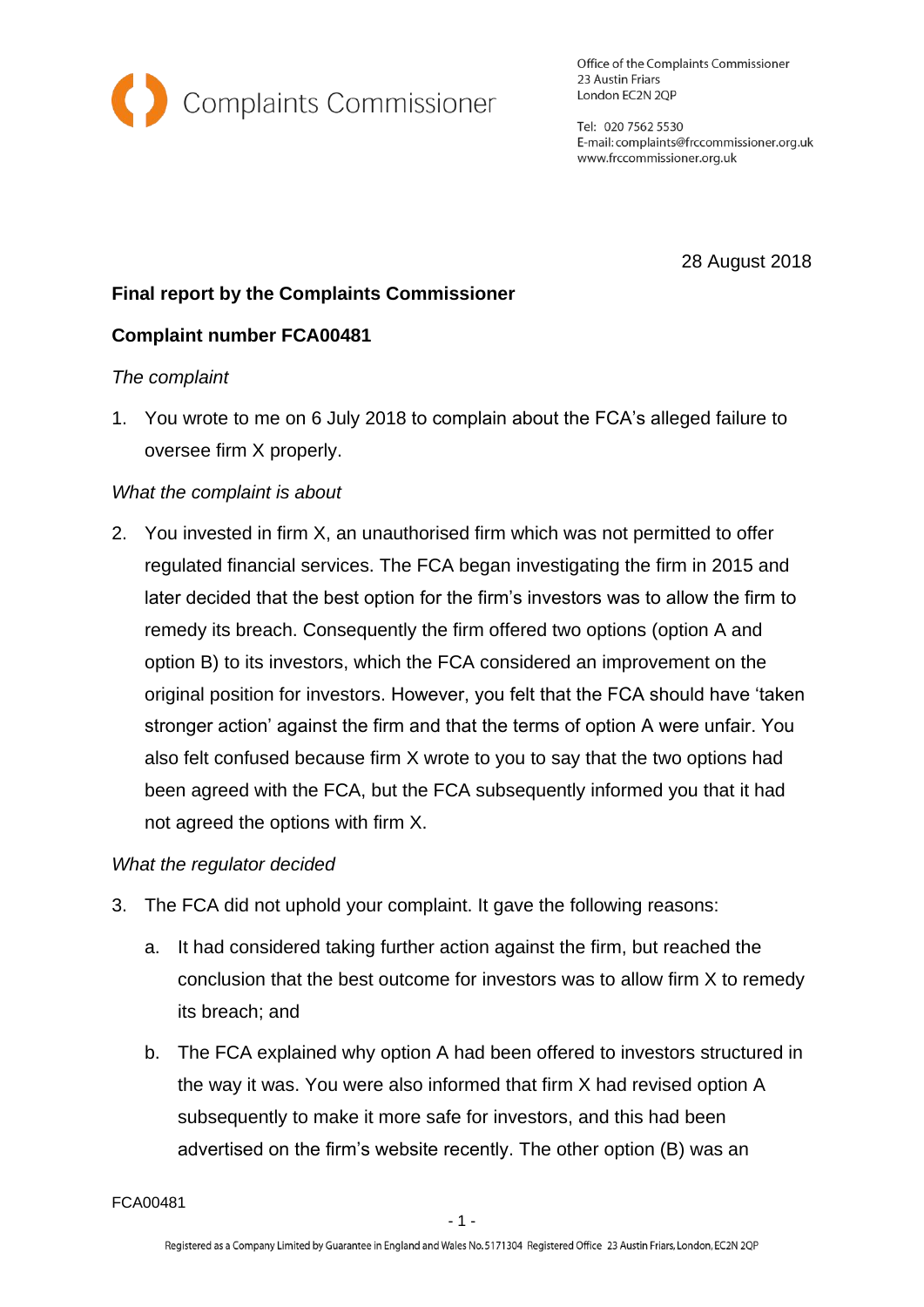improvement on the original investment, as this option was now lawful whereas the original investment was not.

4. The FCA did not address your point about the discrepancy in the firm's and the FCA's correspondence with you about whether or not the FCA had 'agreed' the options with the firm.

#### *Why you are unhappy with the regulator's decision*

5. You referred the complaint to me as you felt that:

# Element One

The FCA had not addressed your concerns in 4 above.

# Element Two

The FCA ought to do more to enable investors in firm X to get their money back quickly, especially as you are concerned the firm may wind down before it returns your investment. As a direct result of this investment, you say you are struggling financially.

#### *My analysis*

#### Element one

- 6. I can see that your original complaint to the FCA raised the issue of the alleged discrepancy in the wording used by firm X and the FCA with respect to the two options offered to investors.
- 7. The FCA wrote to you on 16 May 2018 explaining what its understanding of your complaint was. Unfortunately, it omitted this element of complaint.
- 8. I cannot see any record of you correcting this mistake as a result of the 16 May FCA letter. The FCA therefore issued its decision letter without addressing this element.
- 9. Nevertheless, I would have expected the FCA to have taken more care in setting out your complaint. Normally, when the FCA has not investigated a complaint, it is preferable that it does first before I begin my investigation. However, in this case, having made enquiries of the FCA, I decided that it would be quicker to address your concern as part of my investigation.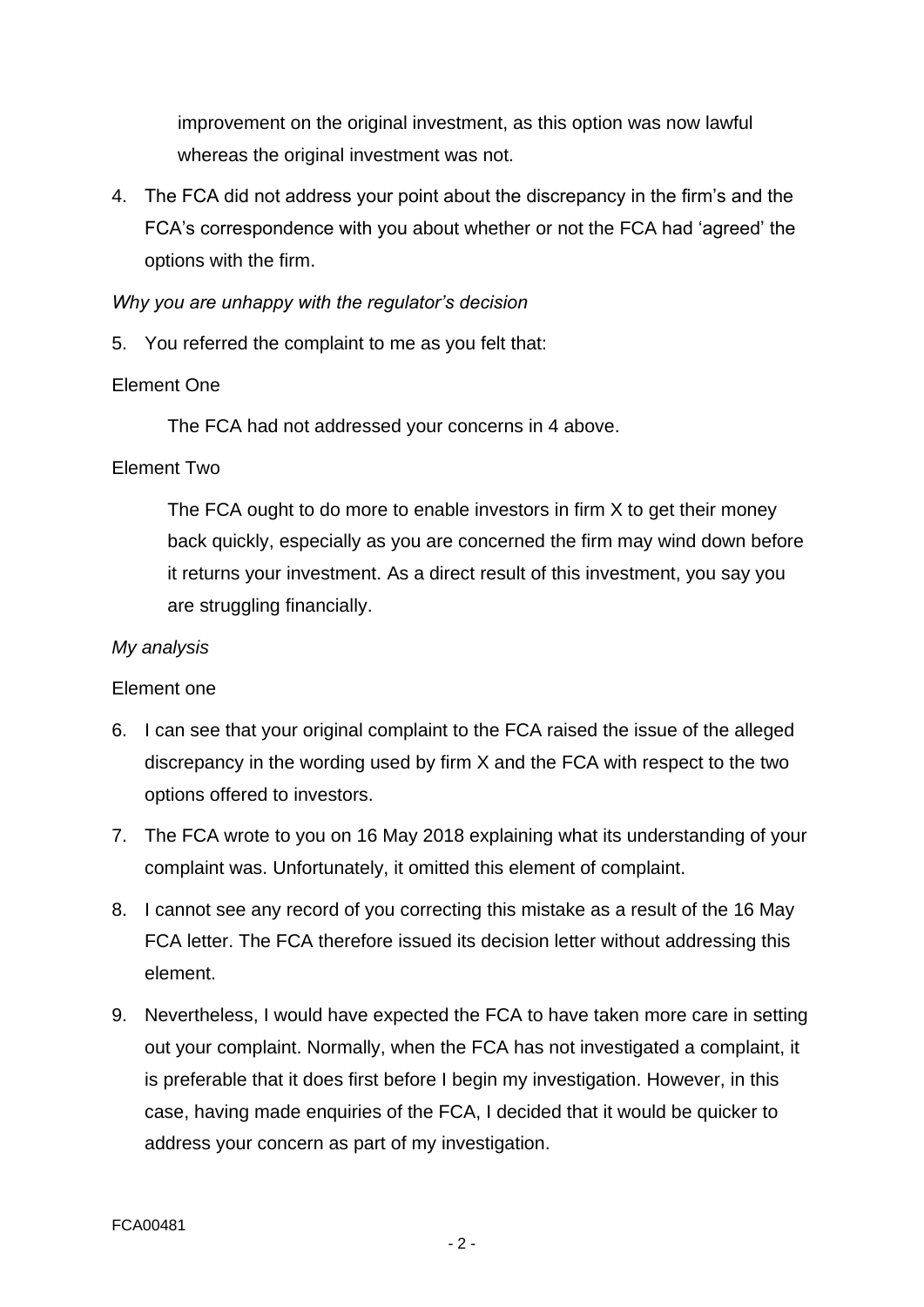- 10. It is clear that you received different accounts about the FCA's involvement in the two options offered to investors: firm X stated that the options had been agreed with the FCA, while the FCA denied this.
- 11. I have asked the FCA about this. The FCA has explained that it is concerned that investors should not be given the impression that either option offered by firm X are *FCA-Authorised* or *FCA-Endorsed*. It does not want investors to have the impression that either option has the same kind of status or protections as doing business with an authorised firm. The FCA makes a distinction between the terms being "agreed" with the FCA (in the sense that it has agreed that if Firm X offers those terms and takes various other steps, it will not sue Firm X) and the FCA not having "approved" or "endorsed" the offers being made. The response sent to you in January was intended to communicate the latter point, but the FCA can understand why you did not find this clear.
- 12. My understanding is that shortly after you received the firm's communication in January 2018 where it used the wording that the options had been agreed by the FCA, the FCA became aware of this issue and discussed it with the firm. As a result of these further discussions, the firm acknowledged that it would not use the term 'the FCA agreed'.
- 13. I do not consider that the FCA set out to mislead you, but it should have given you a fuller explanation. By saying that the options had not been "agreed", the FCA gave you the impression that the FCA had not any involvement in the offering of the two options. That was not the case, since it is clear that the FCA had considered the two options as part of its assessment as to how best to protect investors' interests, and whether or not to take action against the firm. However, the FCA has now taken steps to put this matter right.

#### 14. Element Two

15. You feel the FCA should be doing more to enable investors to get their money back quickly. As you are aware, the FCA is working with the firm with a view to ensuring investors are treated fairly. However, as you were told, the FCA will not generally provide feedback on what action has been taken and why. This is because section 348 (s.348) of the Financial Services & Markets Act 2000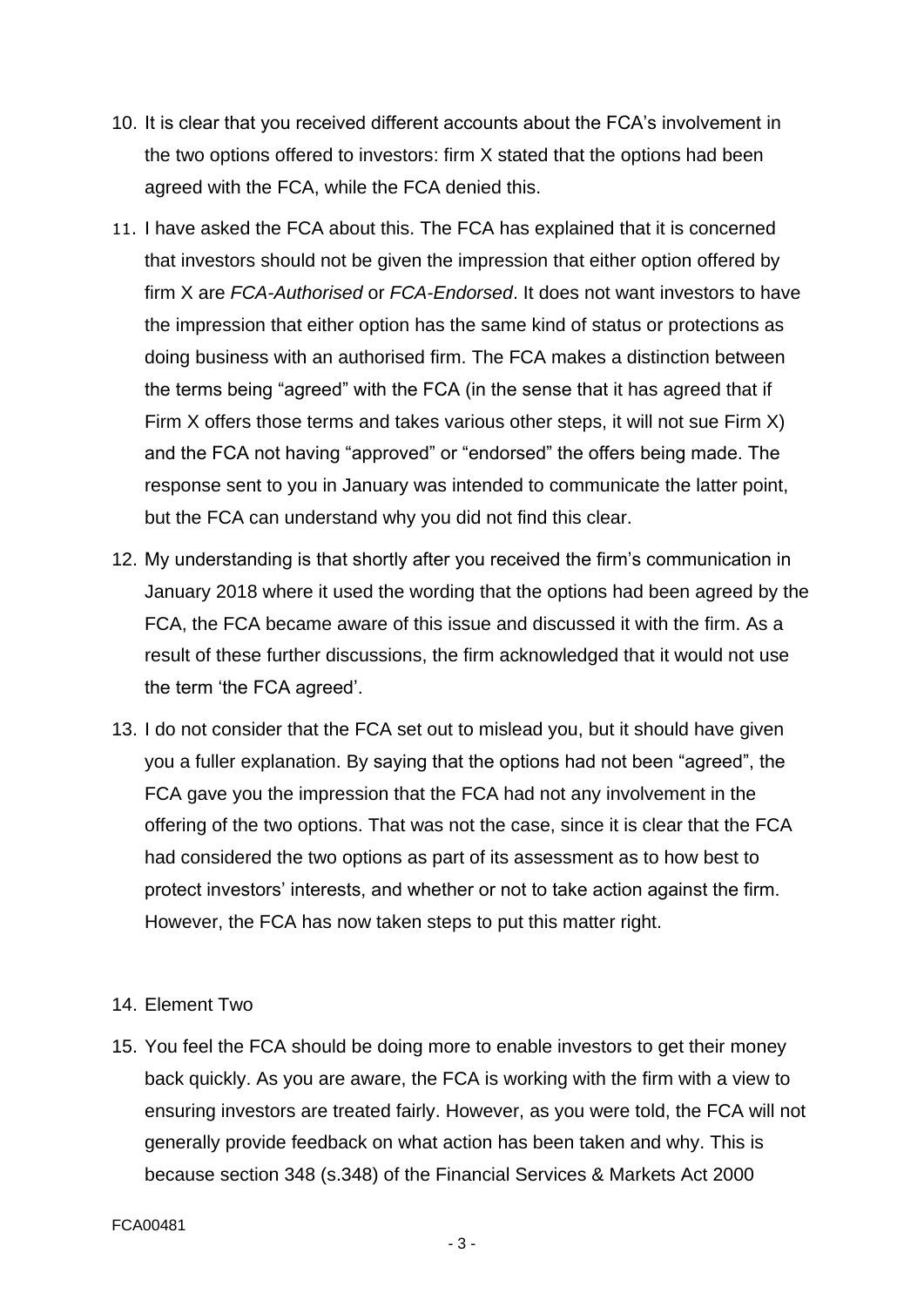(FSMA) classes some information the FCA holds about firms as confidential and places restrictions on how that information is dealt with. In addition to this, any information that is not restricted by s.348 FSMA may be restricted due to the FCA's policy on sharing information about regulated firms and individuals, who also have legal protections.

- 16. As part of the Complaints Scheme, I have access to all the FCA's complaints papers, including confidential material. This is so that I, as an independent person, can see whether I am satisfied that the FCA has behaved reasonably. Sometimes this means that all I can say to complainants is that, having studied the confidential material, I am satisfied that the FCA has (or has not) behaved reasonably – but I am unable to give further details. This can be frustrating for complainants, but it is better that I am able to see the confidential material.
- 17. In this case, I am satisfied the FCA is taking reasonable steps to ensure the firm remedies its breach and that a fair outcome is achieved for investors. This does not mean however that the FCA can guarantee the return of your investment.

#### *My decision*

- 18. The FCA did not include element one of your complaint in its investigation, and should have done. It should have been clearer to you in explaining the extent to which the FCA had been involved in considering the two options offered by firm X. However, it has now rectified the matter. I **recommend** that it acknowledges this.
- 19. For the reasons above, I do not uphold element two of your complaint.
- 20. You have enquired whether you are entitled to compensation from the FCA as a result of my investigation into your complaint. I did not uphold element two of your complaint, and I concluded that element one of your complaint should have been reviewed by the FCA in its investigation. The fact that it was not is regrettable. However, the FCA's actions with respect to firm X have been reasonable and you have not been disadvantaged in any way by the FCA. The FCA has acknowledged that it should have been clearer. Therefore, I do not consider that the FCA should make any ex gratia compensatory payment.